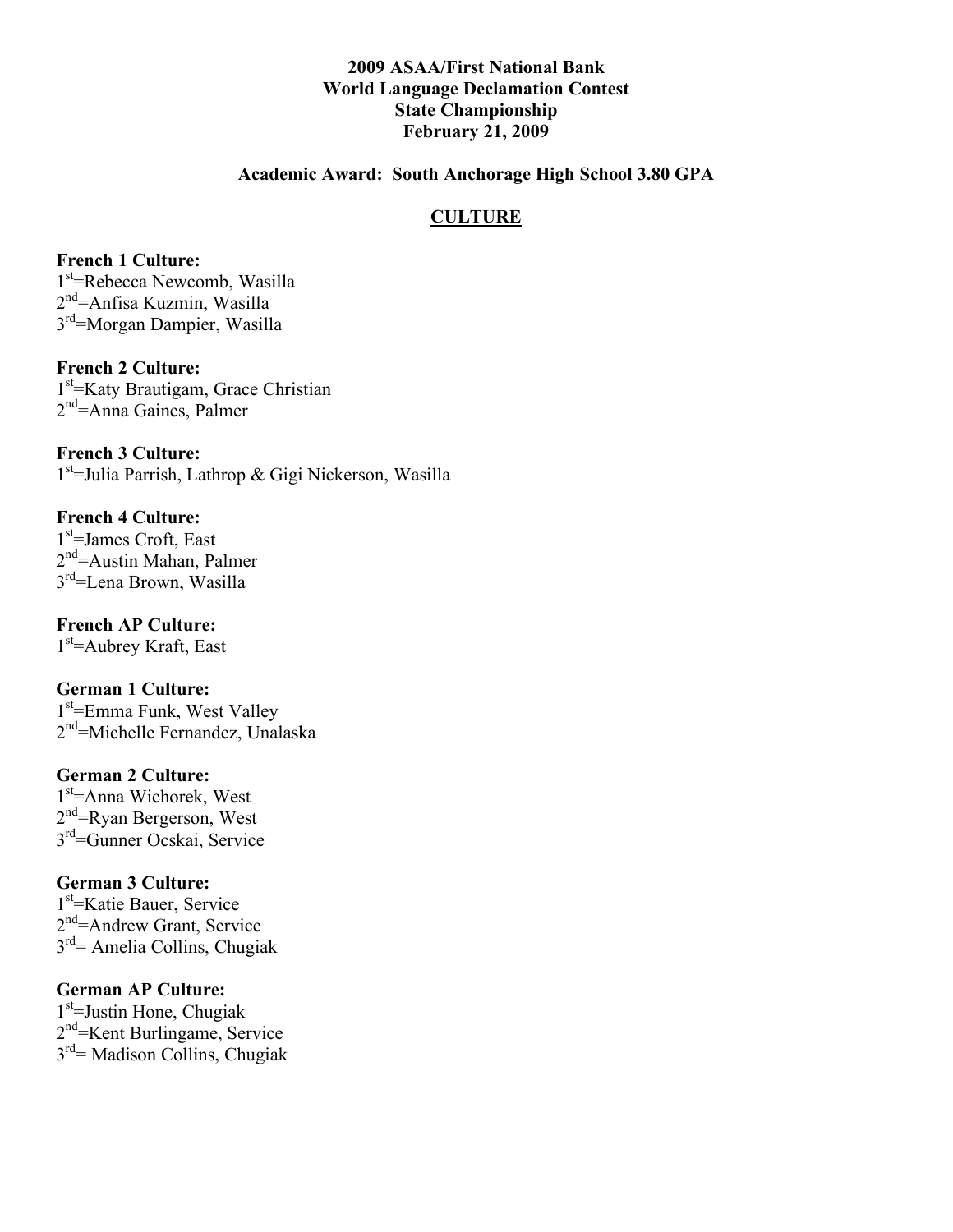**Latin 1 Culture:** 1<sup>st</sup>=Linda Lee, South

**Latin 2 Culture:** 1<sup>st</sup>=Spencer O'Hara, Siriporn Cooper, Sarah Newman & Christine Schoen, South 2<sup>nd</sup>=Camden MacDowell, South 3<sup>rd</sup>=Rachel Irons, South

#### **Latin 3 Culture:**

1<sup>st</sup>=Tyler Denman, South 2<sup>nd</sup>=Max Lloyd, South

## **Spanish 1 Culture:**

1<sup>st</sup>=Nelya Hrymalyuk, West 2<sup>nd</sup>=Bryan Clements, Ben Eielson 3rd=Sheva Chamberlain, Wasilla

#### **Spanish 2 Culture:**

1<sup>st</sup>=Jeleena Almario, West 2<sup>nd</sup>=Will Crowther, Grace Christian  $3<sup>rd</sup>=Sarai Ethernetedge, East$ 

## **Spanish 3 Culture:**

1<sup>st</sup>=Sierra Crowe, Dimond 2<sup>nd</sup>=Patrick Trinidad, Unalaska  $3<sup>rd</sup>=Greg Diris$ 

#### **Spanish 4 Culture:**

1<sup>st</sup>=Carolina Perez, Unalaska 2<sup>nd</sup>=Laura Barry, West 3<sup>rd</sup>=Kyle Zencey, West

#### **Spanish AP Culture:**

1<sup>st</sup>=William Culver, South 2<sup>nd</sup>=Molly Peterson, West & Kim Dahyeon, Dimond 3rd=Sophie Weipking, West

#### **Spanish Native Speaker & Immersion Culture:**

1<sup>st</sup>=Emily Cao, West 2<sup>nd</sup>=Daniel Senner, West 3rd=Parker Haymans, West

#### **POETRY**

**French 1 Poetry:**

1<sup>st</sup>=Kelly Hughes, East 2<sup>nd</sup>=Julia Covell, West Valley 3rd= Rebecca Newcomb, Wasilla

#### **French 2 Poetry:**

1<sup>st</sup>=Marx Smith, West Valley 2<sup>nd</sup>=Haley Krone, Eagle River 3rd=Jilene Galle, Eagle River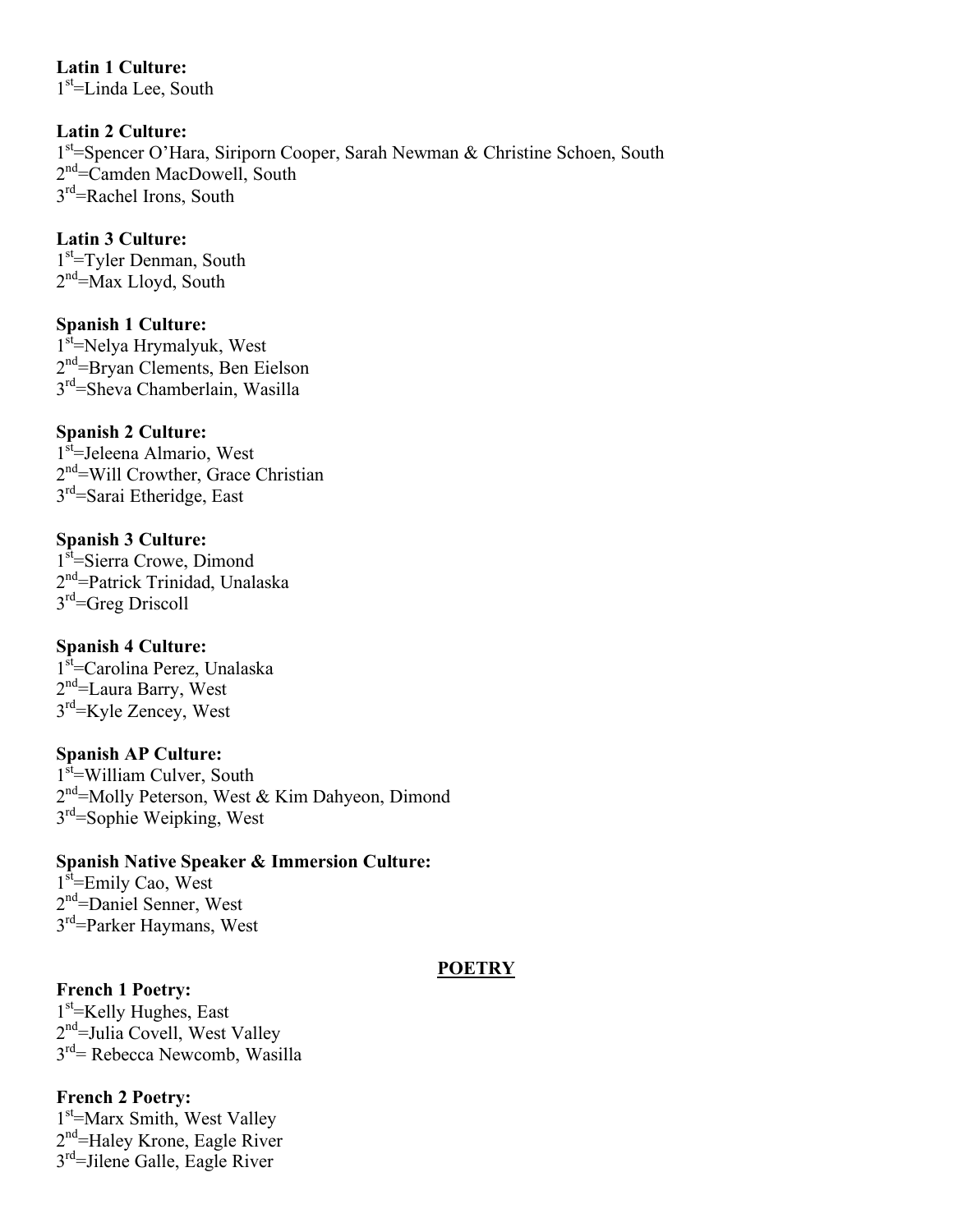**French 3 Poetry:** 1<sup>st</sup>=Diana Wildridge, West Valley 2<sup>nd</sup>=Julia Parrish, Lathrop 3<sup>rd</sup>=Daniel Wilson, East

#### **French 4 Poetry:**

1<sup>st</sup>=Guerim Kim, West 2<sup>nd</sup>=Dana Oh, Dimond 3rd=Madelaine Amodio, West

**French AP Poetry:** 1<sup>st</sup>=Kelly Snyder, Lathrop

#### **German 1 Poetry:**

1<sup>st</sup>=Emma Funk, West Valley 2<sup>nd</sup>=Hannah Tallan, West Valley 3rd= Grace Alvord, Eagle River

## **German 2 Poetry:**

1st =Ava Williams, Chugiak 2<sup>nd</sup>=Brandon Walther, South 3rd=Audrey Barleen, Service

#### **German 3 Poetry:**

1<sup>st</sup>=Katherina Clink, West 2<sup>nd</sup>=Erik Grummen, West 3<sup>rd</sup>=Andrew Bishop, West Valley

## **German 4 Poetry:**

1<sup>st</sup>=Philip Glowa, West Valley

# **German AP Poetry:**

1st =Abbie Ebben, Chugiak 2<sup>nd</sup>=Hannah Brehmer, Chugiak

# **German Native Speaker Poetry:**

1<sup>st</sup>=Nina Preilowski, West Valley

#### **Japanese 1 Poetry:**

1<sup>st</sup> Kimberly Buenarte, Dimond 2<sup>nd</sup>=Jeremy Grice, Wasilla 3rd=Woonsuk Choi, Dimond

## **Japanese 2 Poetry:**

1st =Denise Hampton, Wasilla 2<sup>nd</sup>=Danika Paskvan, Dimond 3<sup>rd</sup>=Abigail Nery, Dimond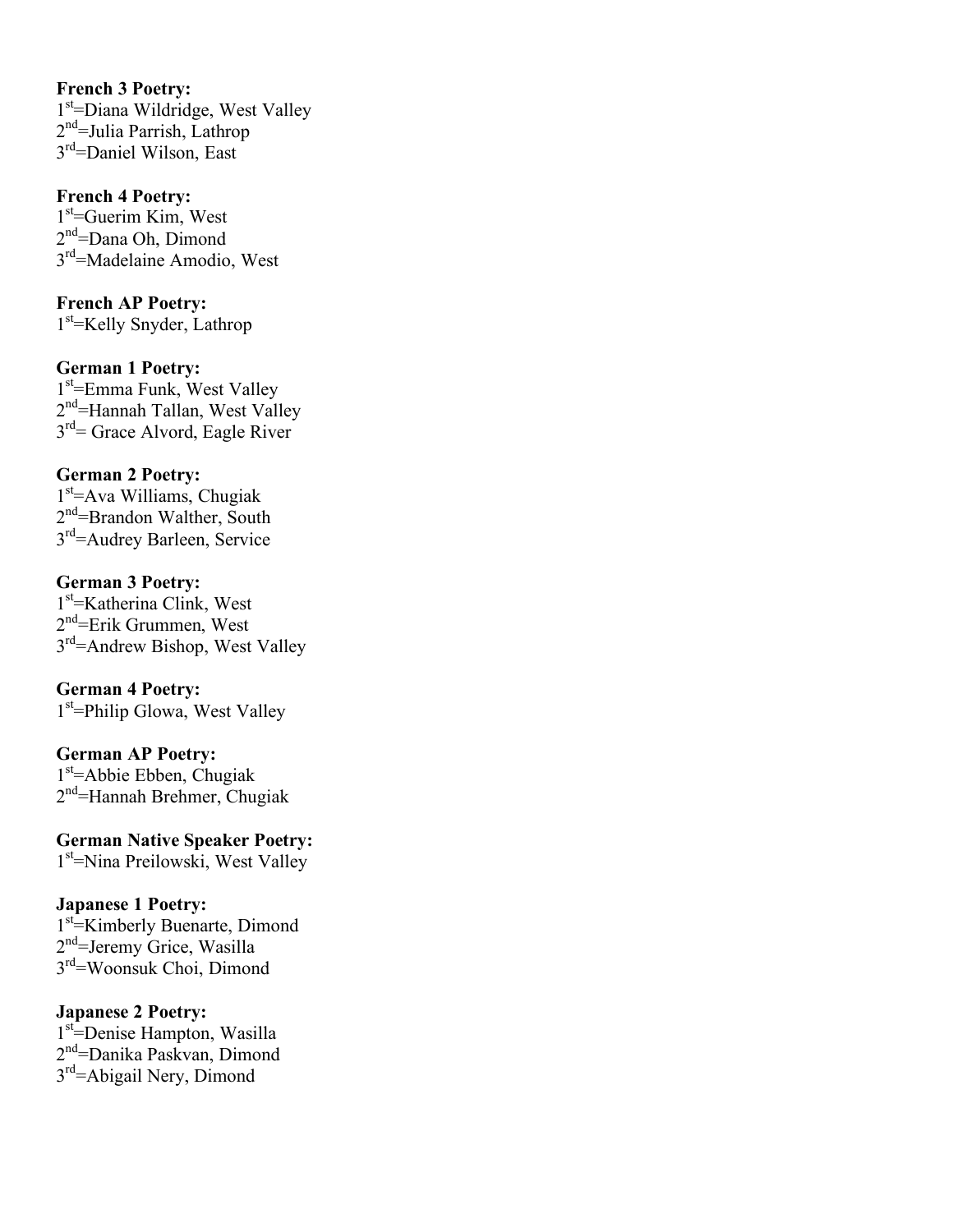#### **Japanese 3 Poetry:**

1<sup>st</sup>=Russell Netlow, Dimond 2<sup>nd</sup>=Sikharin Kitchpanich & Ryan Connor, Dimond 3rd=Jackie Saetern, Wasilla

**Japanese 4 Poetry:**

1<sup>st</sup> Kapulani Ramos, Dimond 2<sup>nd</sup>=Kelly Santos, Dimond 3<sup>rd</sup>=Kyle Rickards, Lathrop & Vito Sua, Dimond

**Japanese Native Speaker Poetry:** 1<sup>st</sup>=Shiina Isshiki, Wasilla

**Japanese Immersion 9-10** 1<sup>st</sup>=Samantha Spraker, Dimond 2<sup>nd</sup>=Tara McClusky, Dimond 3<sup>rd</sup>=Sephora Davis, Dimond

**Latin 1 Poetry:** 1st =Linda, Lee, South

**Latin 3 Poetry:** 1<sup>st</sup>=Max Lloyd, South  $2<sup>nd</sup>$ =Tyler Denman, South

**Spanish 1 Poetry:** 1<sup>st</sup>=Sheva Chamberlin, Wasilla & Yvonne Rangel, West Valley 2<sup>nd</sup>=Katie Warren, Unalaska 3<sup>rd</sup>=Julia Cannon, Wasilla

**Spanish 2 Poetry:** 1<sup>st</sup>=Alana Lincoln, North Pole 2<sup>nd</sup>=Emma Funk, West Valley 3rd=Margaret Black, West Valley

**Spanish 3 Poetry:** 1<sup>st</sup>=Greg Driscoll, South 2<sup>nd</sup>=Carolyn Dellinger, North Pole 3<sup>rd</sup>=Kyra Yeager, Wasilla

**Spanish 4 Poetry:** 1<sup>st</sup>=Juliana Burya, Palmer 2<sup>nd</sup>=Logan Miller, West 3rd=Lucas Johnson, Service

**Spanish 5 Poetry:** 1<sup>st</sup>=Chance Wilcox, Service 2<sup>nd</sup>=Travis Wilson, Service 3rd=RaeAna Eiley, Servcie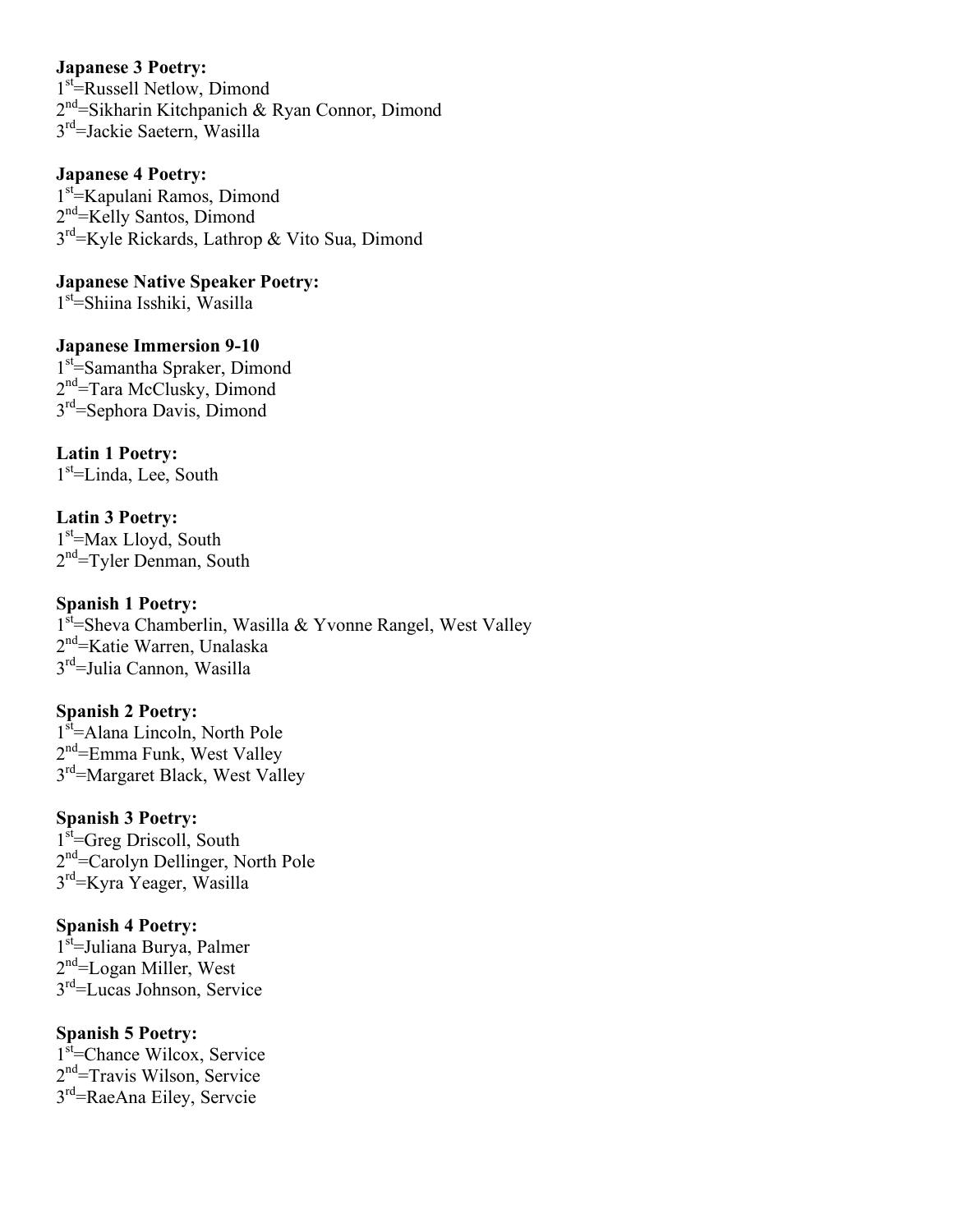## **Spanish AP Poetry:**

1<sup>st</sup>=Terra Laughton, West 2<sup>nd</sup>=Margit Jaeger, West Valley 3rd=Krystal Orth, Service & Daniele Grandi, South & Kendall Gurule, South

## **Spanish Immersion 9-10 Poetry:**

1<sup>st</sup>=Autumn George, Chugiak 2<sup>nd</sup>=Susan Fleurant, Chugiak  $3<sup>rd</sup>=B$ randon Boyer, Chugiak

#### **Spanish Immersion 11-12 Poetry:** 1<sup>st</sup>=Elizabeth Phillips, West

2<sup>nd</sup>=Casey Kavanaugh, Chugiak

# **Spanish Native Speaker Poetry:**

1<sup>st</sup>=Bianca Barrera, Unalaska

## **IMPROMPTU**

# **French 1 Impromptu:**

1<sup>st</sup>=Emma Nesland, East

## **French 2 Impromptu:**

1<sup>st</sup>=Erblina Koci, West 2<sup>nd</sup>=Charlotte Morthorpe, Eagle River

## **French 3 Impromptu:**

1<sup>st</sup>=Diana Wildridge, West Valley 2<sup>nd</sup>=Adam Paskowski, South 3rd=Shannon Delong, West Valley

## **French 4/5/AP Impromptu:**

1st =Kelly Snyder, Lathrop 2<sup>nd</sup>=Austin Mahan, Palmer

## **German 1 Impromptu:**

1<sup>st</sup>=Emma Funk, West Valley 2<sup>nd</sup>=Hannah Tallan, West Valley 3rd=Katie Francisco, West Valley

# **German 2 Impromptu:**

1<sup>st</sup>=John Mobley, East 2<sup>nd</sup>=Christian Taylor, Chugiak  $3<sup>rd</sup>$ =Richard Kelly, Chugiak

## **German 3 Impromptu:**

1<sup>st</sup>=Megan Capps, East 2<sup>nd</sup>=Katie Bauer, Service  $3<sup>rd</sup>$ =Andrew Bishop, West Valley & Samuel Hickenlooper, West Anchorage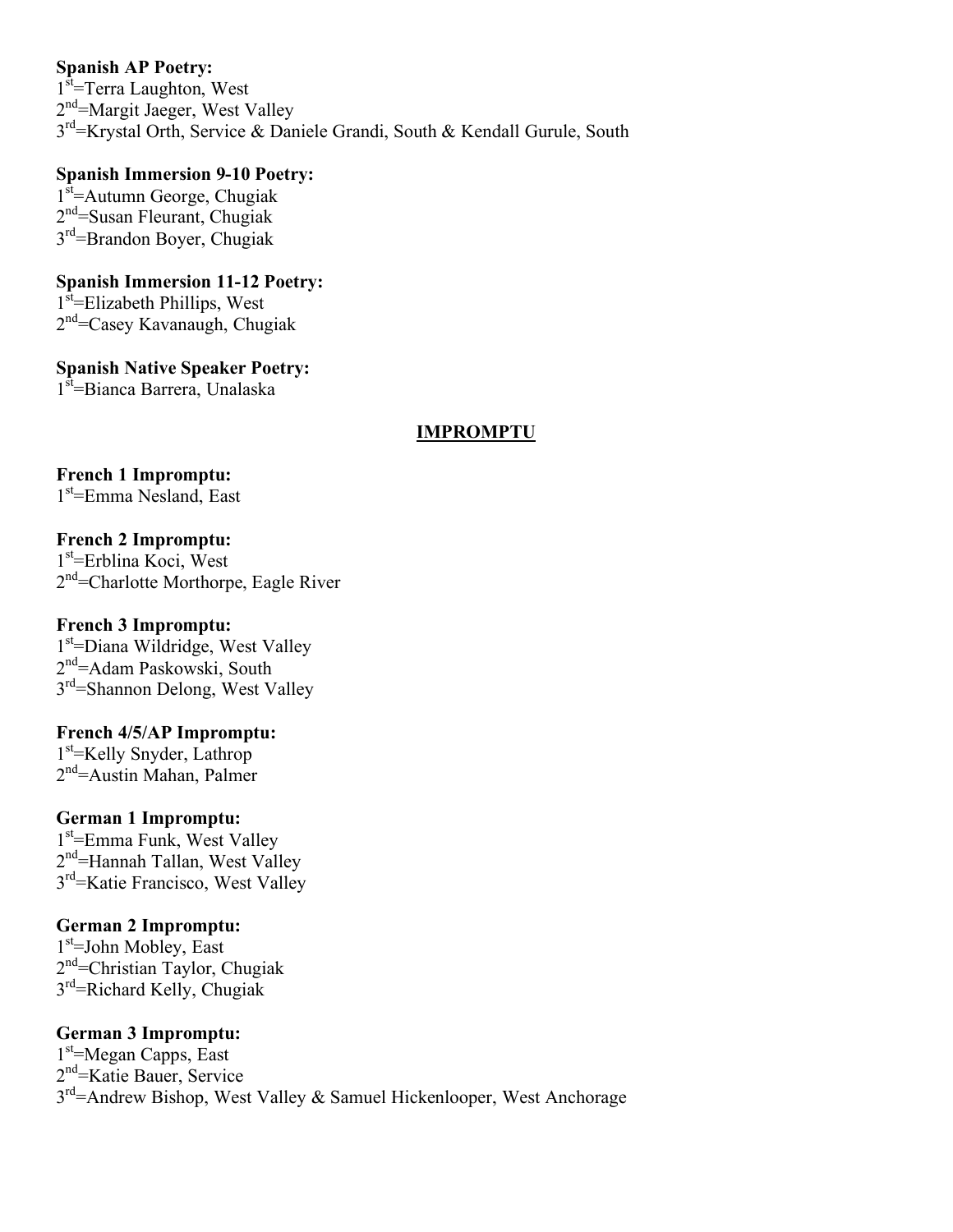## **German 4/5/AP Impromptu:**

1st =Jung Yoon Kim, Service 2<sup>nd</sup>=Philip Glowa, West Valley 3rd=Madison Collins, Chugiak

## **Japanese 1 Impromptu:**

1<sup>st</sup>=Jeremy Grice, Wasilla 2<sup>nd</sup>=Elizabeth Williams, Wasilla 3<sup>rd</sup>=Sierra Olson, Wasilla

### **Japanese 2 Impromptu:**

1<sup>st</sup>=Nicole Ringland, Chugiak

## **Japanese 3 Impromptu:**

1<sup>st</sup>=Connor Ryan, Dimond 2<sup>nd</sup>=Russell Netlow, Dimond 3<sup>rd</sup>=Courtney Neeley, East

## **Japanese 4/5 Impromptu:**

1<sup>st</sup>=Kylie Rickards, Lathrop 2<sup>nd</sup>=Courtney Lauer, Wasilla 3rd=Vito Sua, Dimond

**Japanese Immersion 9-10 Imromptu** 1<sup>st</sup> Krista Dieckgraeff, Dimond

## **Spanish 1 Impromptu:**

1<sup>st</sup>=Blair Price, Grace Christian & Harlee Stuart, West Valley 2<sup>nd</sup>=Rachel Lewis, Grace Christian 3rd=Joe Tallan, West Valley

#### **Spanish 2 Impromptu:**

1<sup>st</sup>=Alana Lincoln (North Pole), Samuel Johnson (Grace Christian) & Selah Rees (Grace Christian) 2<sup>nd</sup> = Heather Zweeres, Ben Eielson

#### **Spanish 3 Impromptu:**

1<sup>st</sup>=Mariano Villasenor, West & Adam Pasikowski, South 2<sup>nd</sup>=Maddie Merriam, Wasilla 3rd=Will Port, West Valley

# **Spanish 4/5/AP Impromptu:**

1<sup>st</sup>=Robert Stolzberg, West Valley 2<sup>nd</sup>=Margit Jaeger, West Valley 3rd=Ann Jennings, East

#### **Spanish Immersion 9-10 Impromptu:** 1<sup>st</sup>=Brandon Boyer, Chugiak & Jessie Benedict, West

# **Spanish Immersion 11-12 Impromptu:**

1<sup>st</sup>=Verenice Barajas, West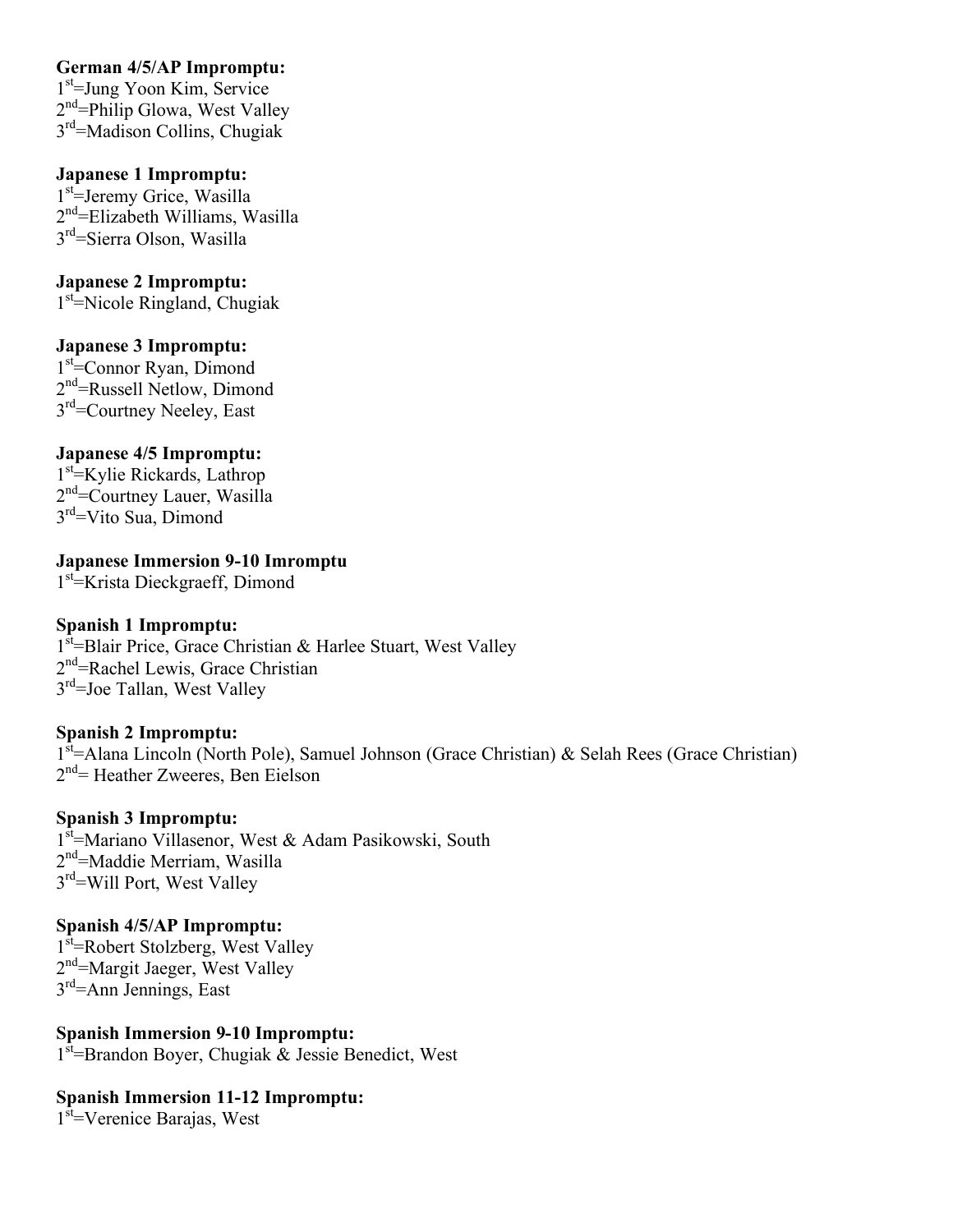## **DIALOGUES**

## **French 1 Dialogues:**

1<sup>st</sup>=Anna Chaloupka & William Pelagio, West 2<sup>nd</sup>=Kyle Betts & Chelsea Manesco, North Pole 3<sup>rd</sup>=Morgan Dampier & Cody Pepitone, Wasilla

## **French 3 Dialogues:**

1<sup>st</sup>=Amma Creamer & Diana Wildridge, West Valley

## **German 1 Dialogues:**

1<sup>st</sup> = Emma Funk & Hannah Tallan, West Valley 2<sup>nd</sup> = Katie Francisco & Thomas McClelland, West Valley 3rd=Katjana Stutzer & Margaret Thompson-Johnston, East

### **German 2 Dialogues:**

1st =Ava Williams & Savannah Erickson, Chugiak 2<sup>nd</sup> = Robin Spielman & Breanna Murphy, West Valley  $3<sup>rd</sup>$ =Kat Comeaux & Richard Kelly, Chugiak

### **German 3 Dialogues:**

1<sup>st</sup>=Andrew Bishop & Sean Chowdhury, West Valley

### **German 4/5/AP Dialogues:**

1<sup>st</sup>=Andrew Bishop & Justin Hone, Chugiak 2<sup>nd</sup>=Eugenie Segovia & Hannah Brehmer, Chugiak

#### **Japanese 1 Dialogues:**

1<sup>st</sup>=Jisoo Lee & Woonsuk Choi, Dimond

#### **Japanese 2 Dialogues:**

1<sup>st</sup>=Danika Paskvan & Joanne Chung, Dimond 2<sup>nd</sup>=Alexandra Inman & Abigail Nery, Dimond

#### **Japanese 3 Dialogues:**

1<sup>st</sup> Russell Netlow & Sikharin Kitchpanich, Dimond 2<sup>nd</sup>=Courtney Neeley & Hever Fernandez, East 3<sup>rd</sup>=Jackie Saetern & Kendra McIntire, Wasilla

## **Japanese 4/5 Dialogues:**

1<sup>st</sup>=Courtney Lauer & Rachael Del Pozzo, Wasilla 2<sup>nd</sup>=Kylie Rickards & Nate Helms, Lathrop

#### **Japanese Immersion 9-10 Dialogues:**

1<sup>st</sup>=Hana Ah You & Lauren Suiter, Dimond